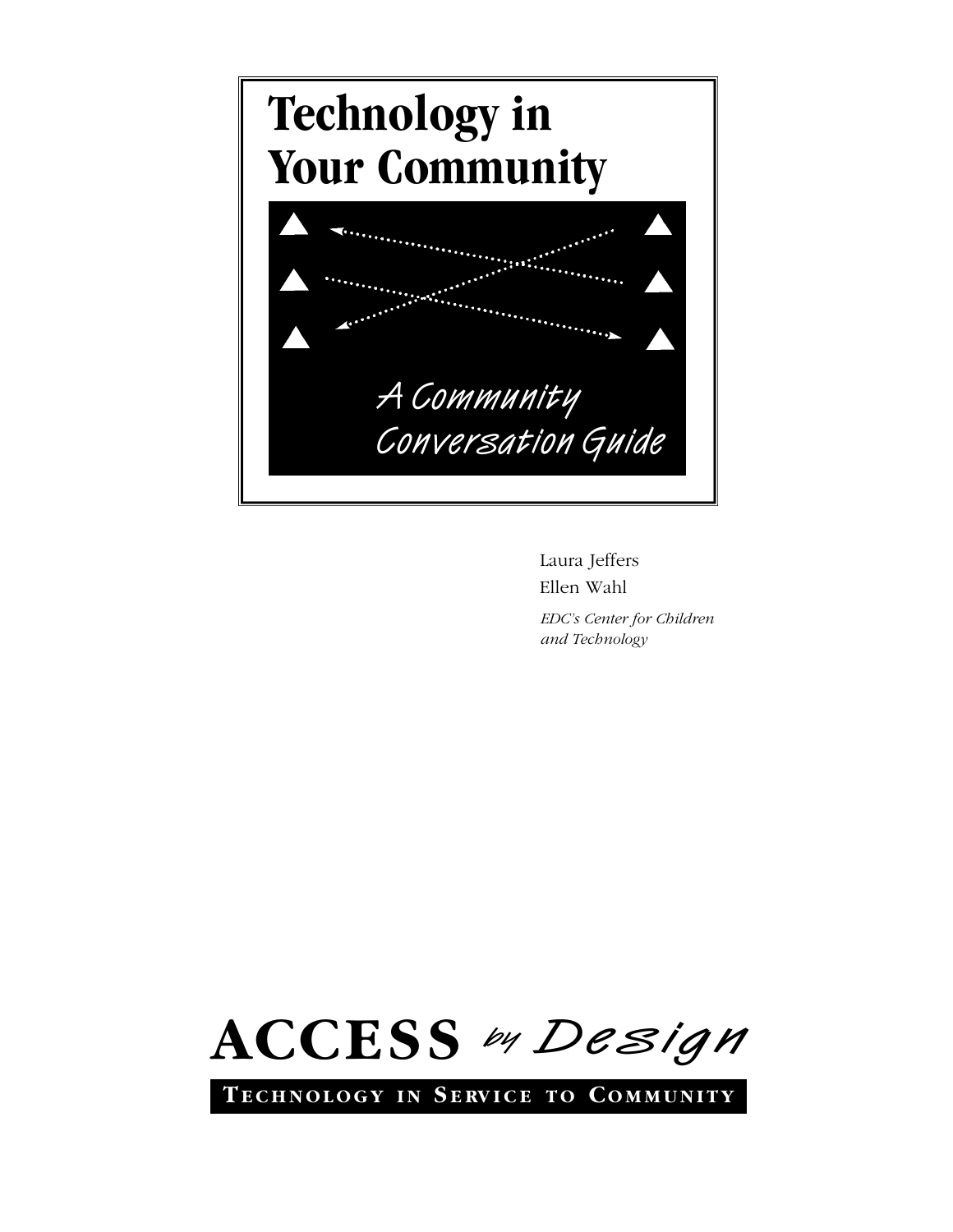

This material is based upon work supported by the National Science Foundation under Grant No. 9627091. Any opinions, findings, and conclusions or recommendations expressed in this material are those of the author(s) and do not necessarily reflect the views of the National Science Foundation.

This document was also made possible with support from The Rockefeller Foundation. Opinions expressed herein are the sole responsibility of the authors.

*Technology in Your Community was developed by* EDC/Center for Children and Technology

*in collaboration with*

Innovation Center for Community and Youth Development,

National 4H Council

El Puente, Brooklyn, NY

The Rhode Island Indian Council, Providence, RI

© Copyright 2000 Education Development Center, Inc. All Rights Reserved.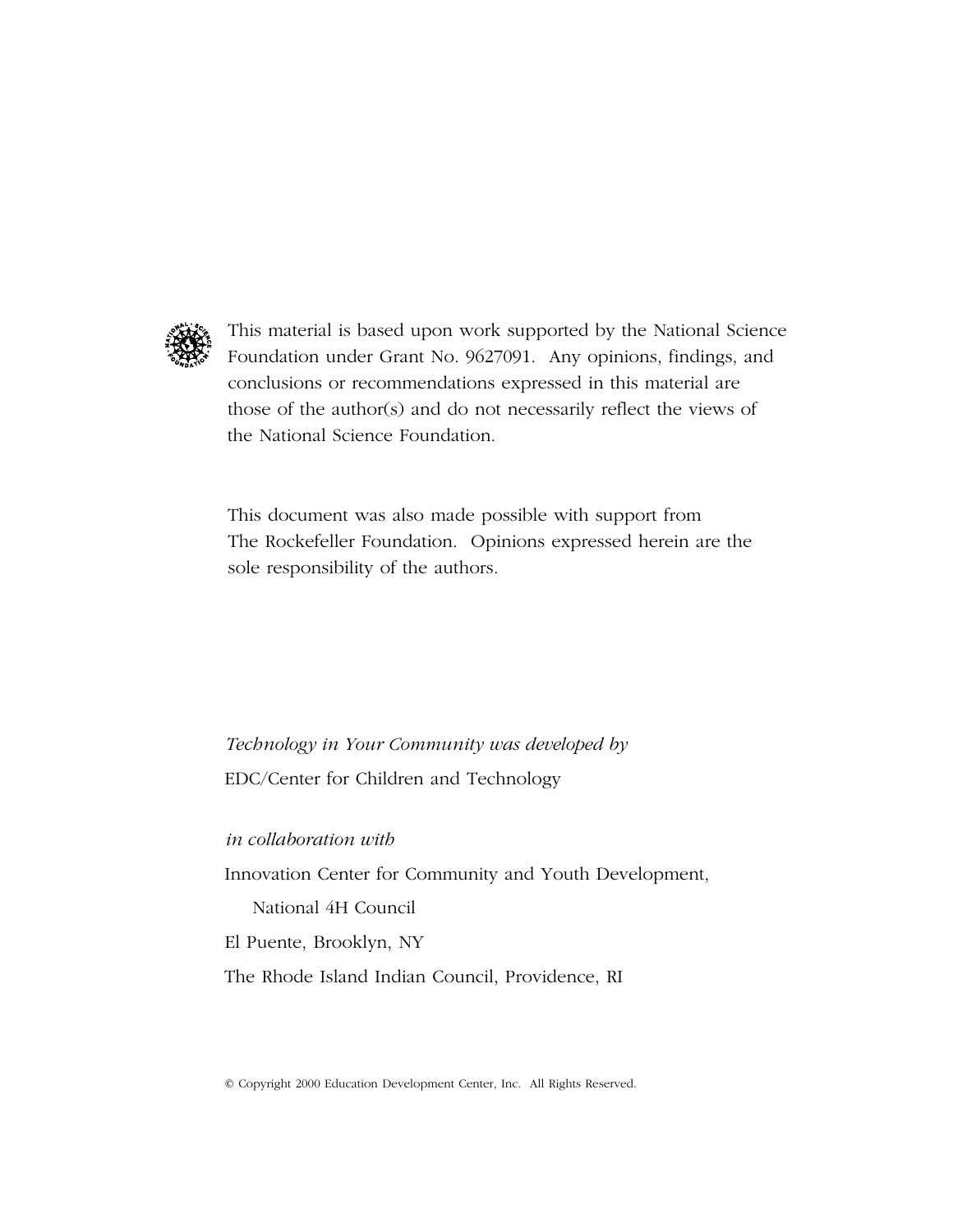## **Contents**

| Decide Who Should Participate in the Conversation 4 |
|-----------------------------------------------------|
|                                                     |
|                                                     |
|                                                     |
|                                                     |
|                                                     |
|                                                     |
| Prepare for Specific Technology Questions 9         |
|                                                     |
|                                                     |
|                                                     |
|                                                     |
|                                                     |
|                                                     |
|                                                     |
|                                                     |
|                                                     |
| Part 2: Focus on Technology 14                      |
|                                                     |
|                                                     |
|                                                     |
|                                                     |
| Forms                                               |
|                                                     |
|                                                     |
|                                                     |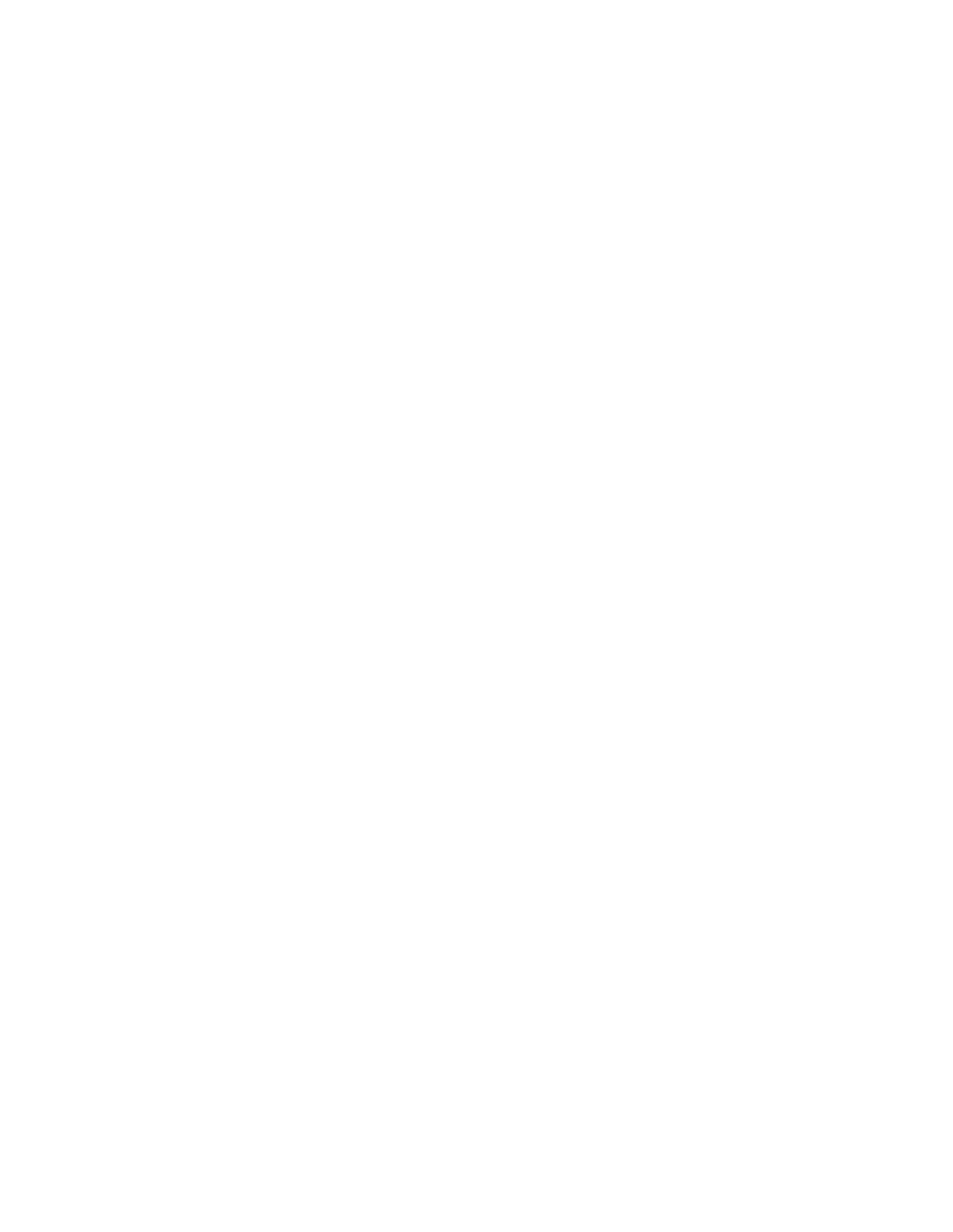# **Introduction**

 $\mathbf{W}_{\epsilon}$  are in the throes of a revolution. Technology is changing how we do business, talk to each other, participate in government, organize our workplaces and conduct our schooling. It is altering our concepts of time and space.

It feels like the changes are occurring at breakneck speed, and it also feels like we have little control over the direction or impact of these changes on our communities. Many people feel they don't understand technology well enough to make reasonable judgments or decisions. They worry that they won't be able to learn enough to make a difference in how technology is used in their own communities or the larger society. To what degree can community organizations help?

Technology may not be the first concern of a community-based organization. As technology becomes more prevalent, however, agencies are faced with increasingly complex questions about what role technology should play in their work and in their communities. Several areas need to be considered:

- *Can technology be used to help serve the community better?* Some tools that might be useful to an organization are databases for keeping track of membership, Internet access to keep up with the latest developments in the field, or mobile technologies that streetworkers can use to connect people to shelter or emergency services.
- *If technology is to be used, what considerations ensure that it is truly in the agency's and the community's service?* Might there be unintended consequences of using the technology?
- *What is the role of the organization in providing the community with information and knowledge about the new technologies, or actual access to the equipment?* Many people worry about what kinds of computers their children should be using and what they should be doing with them. Others are concerned about learning to use a computer or a new piece of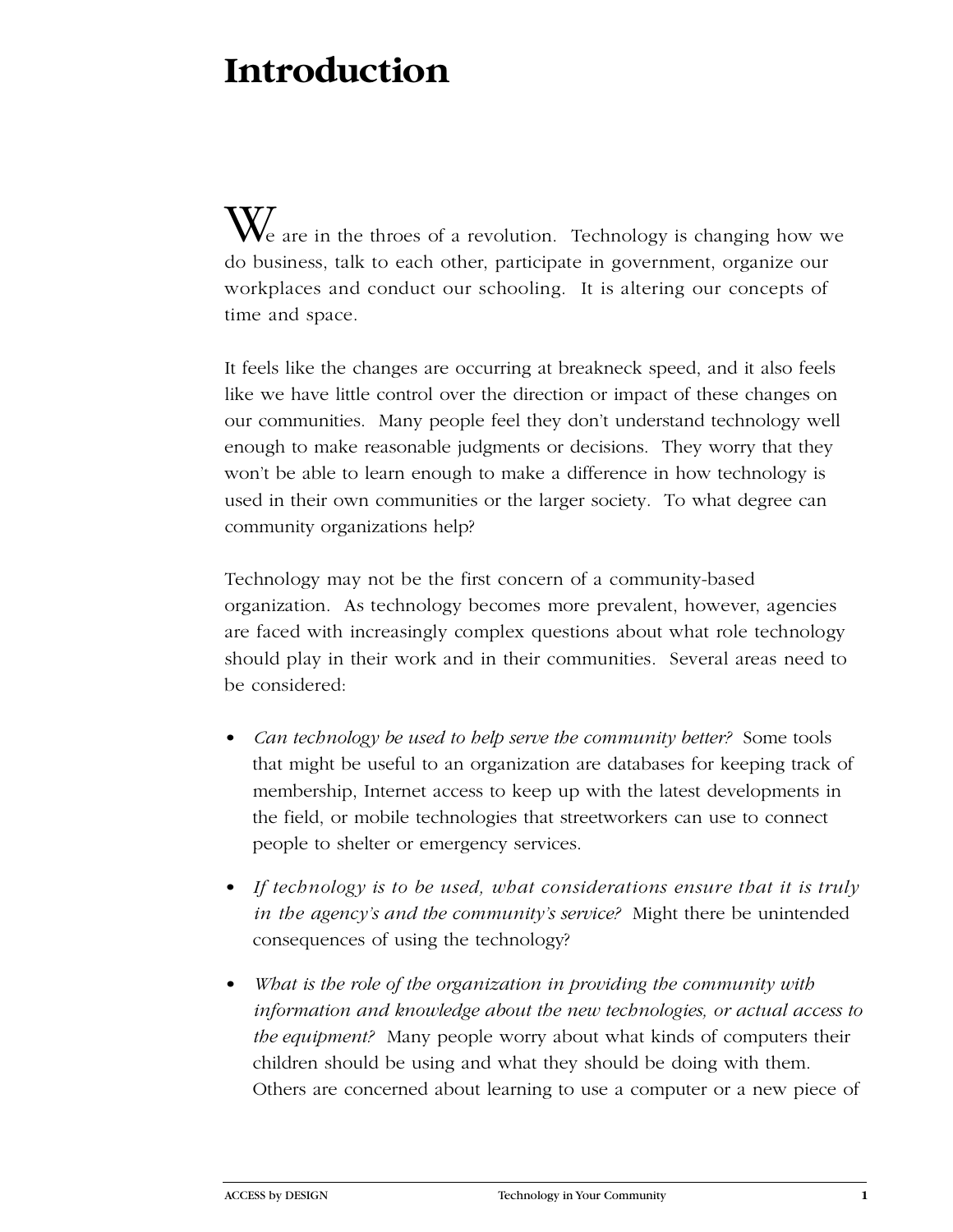software that they might need in order to be eligible for a job, as well as where they can go for that education.

• *How can organizations help to inform their communities about the potential impact and protect them from adverse effects of technology?* Can they have a role in dealing with the effects of technologies that have already been introduced? Can they help avoid any negative effects in the future?

Despite the complexities of these questions, you and your community can make informed choices. Start by grounding the discussion in the values and concerns of the community, and get some help from someone with reasonable technological knowledge. In this way, you and your community can start to identify the issues that are important to you and some of the approaches that you can use to learn more and take action.

This guide is meant to help you begin the discussion with "community conversations." Whether you want to raise awareness in the community and provide a forum for sharing ideas and concerns, or develop a technology plan for your community and/or organization that can then be implemented, this guide will help you get started.

### This guide includes

- *Preparing for the conversation.* Pointers for organizing a community conversation about technology.
- *Conducting the conversation.* Strategies for getting the conversation started, keeping it going, and keeping it on track.
- *Following up.* Suggestions for continuing the work begun at the meeting.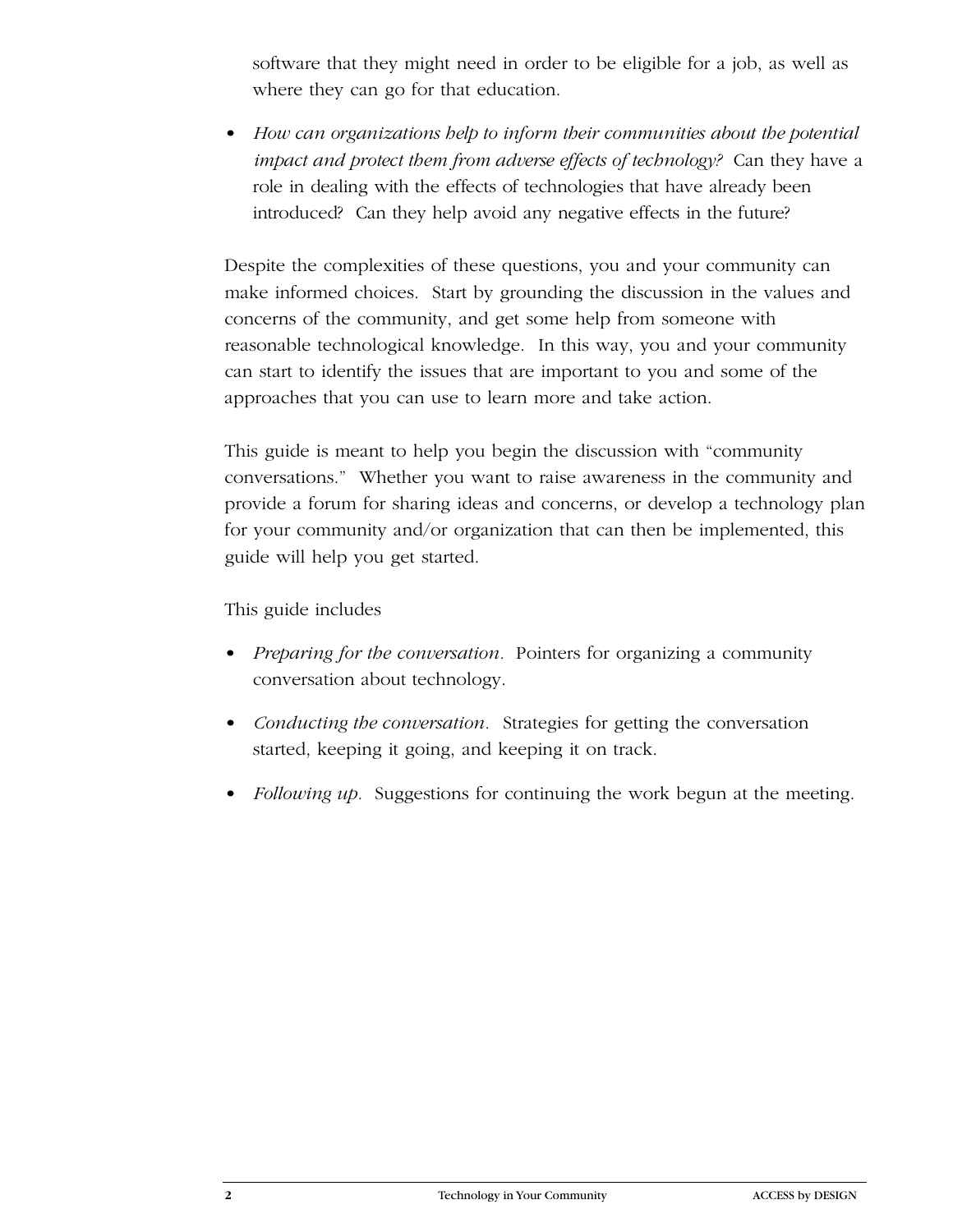# **Preparing for the Conversation**

How you manage this process will depend a great deal on what your goals are and who your community is. Once you have defined these, there are additional questions that can help you structure the process.

You may consider having a series of discussions rather than just one big community conversation. For instance, one organization decided its executive leadership group needed to have the first discussion to get a better sense of their own capacities and beliefs and so they could be more responsible leaders on the subject for their constituents. They then extended the conversations to different staff groups, and then to the community at large, an ethnically diverse, poor and working-class urban neighborhood faced with increasing gentrification.



*Identify*  $\Gamma$ <sub>he first step will be to identify your goals for the conversation.</sub> You might seek to:

- Raise awareness about how technology issues affect people in your community
- Get community people thinking about what they might want to get involved in
- Educate different sectors of the community about the issues of technology access and provide a forum for sharing these insights and implications across groups
- Engage the community in a formal planning process, outlining priorities and steps to take, either within your organization or for the community as a whole
- Produce a community development plan that includes technology
- Produce a technology plan based on the issues community members identify.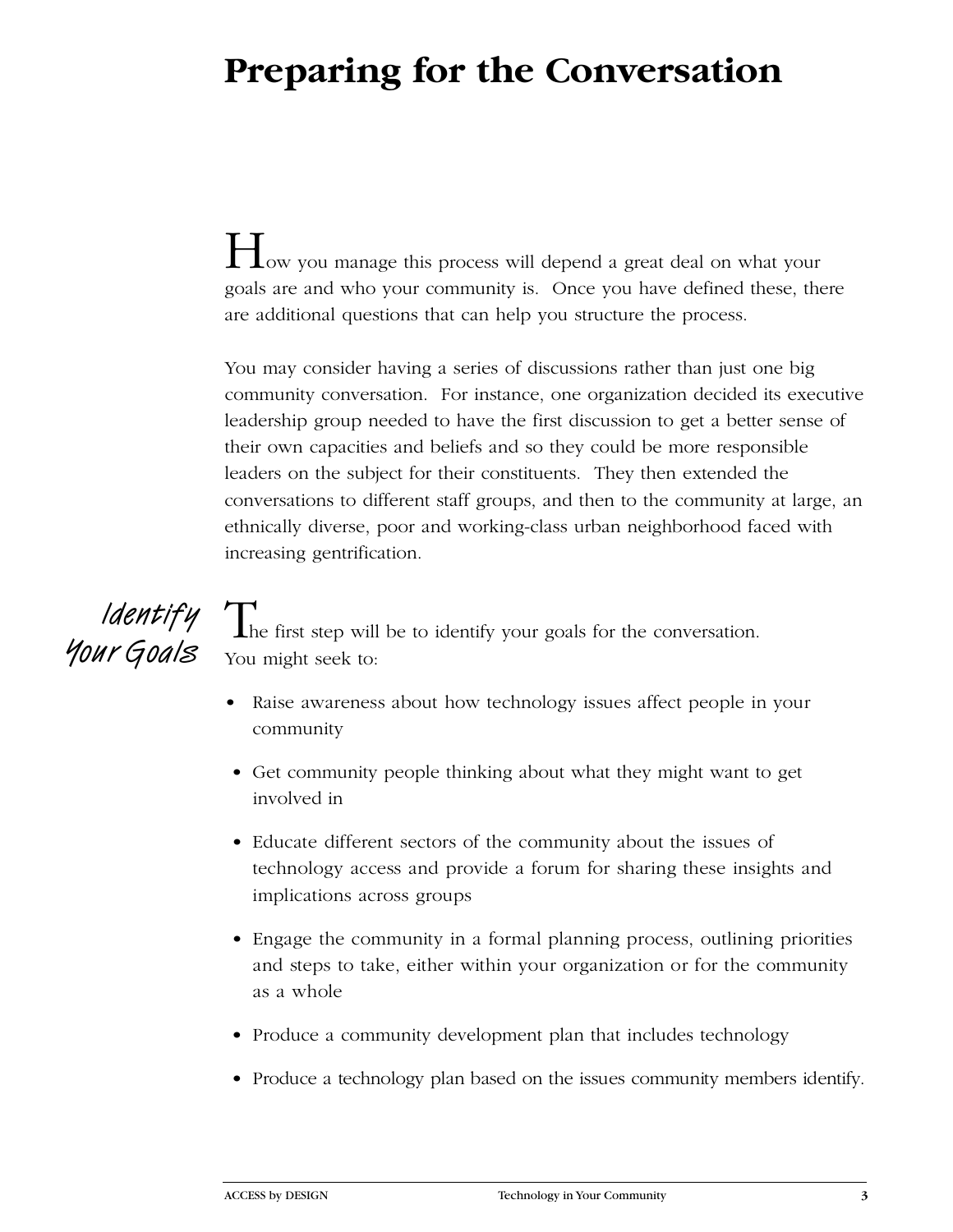Decide Who Should Participate in the Conversation

 $\boldsymbol{Y}_{\text{our list of invitees can include anyone and everyone who may have}}$ concerns about technology in the community or could play a role in whatever next steps you decide to take. The size of the group and the diversity of interests represented are up to you. There is something to be said for starting small and focused—you will have an easier time managing the discussion and getting clear about what the major issues are facing that particular group. On the other hand, bringing together people who do not normally talk to each other can be an eye-opener of the best kind, increasing awareness of how the access issues have differential effects on different folks. That in turn will help to frame an action agenda that is potentially more inclusive of the range of needs in your community.

Think about categories of people to include, such as:

- *Community members.* If your goal is to air concerns and raise awareness, you will want to include as broad a range of community members as possible. Think about all the different groups and sectors in your community. Consider inviting people of different ages: young people's perspectives on the world in general and technology in particular can be an important contribution to the discussion; elders have experienced the effects of previous technological changes; and young and middle aged adults are particularly engaged with the effects of technology on jobs and their children's education. Be sure to include people who may not typically be involved in civic affairs and whose voices have not been heard. What might you need to do to facilitate their participation?
- *Community organization representatives and leaders.* These organizations are wrestling with the effects of technology on their constituencies. In some communities, coalitions of community agencies have taken the lead to o rganize around technology issues and to conduct these discussions. They a re potential allies, partners, and co-sponsors. Think beyond the groups that are part of your usual network or service population.
- *Local business owners.* Businesses are often deeply affected by technology in the community, or by their own lack of it. They also may contribute space, money, or other resources to the community's efforts to address technology issues.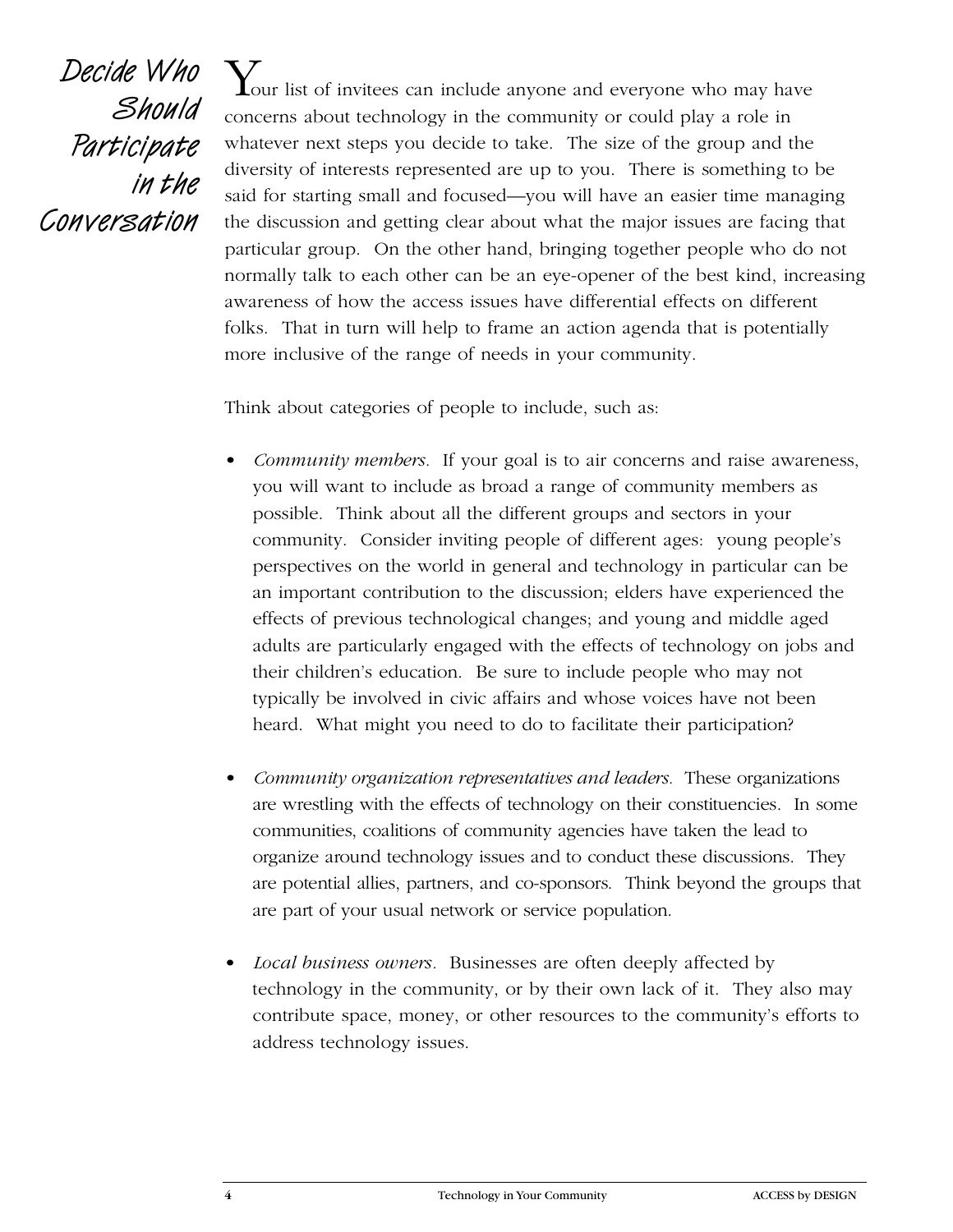- *Church and faith leaders.* In some communities and religions, these leaders are already taking or are willing to play an active role concerning technology, both as part of their responsibility to their congregations and members, and because they are often active in local community and youth development.
- *Representatives of local government.* Municipal leaders have direct responsibility for planning that concerns technology, as well as for engaging the public in reviews and hearings about matters that involve technology and access to technology. For your initial meetings, look especially for those public administrators who are advocates for citizen participation in local decision-making, with the idea that they can be a means for continuing the dialogue beyond the meeting.
- *Local funders.* The well-being of the community is the true focus of these conversations, and the philanthropic sector could potentially offer help, both in support for the meeting and in resources and expertise for follow-up activities. They also need to be informed about the issues, since technology and its uses are not usually, or not yet, a major focus of most funding agencies.

Identify Reasons for Meeting

 $\mathbf{W}_\text{hy}$  would people in your community come to a conversation about technology? Some aren't worrying about technology at all, while others are concerned about technology in general but aren't quite sure what the issues are. Still others have very particular concerns and interests. Some examples of the issues that might be on people's minds are:

*I know my children will need to be able to use computers if they're going to get* good jobs when they grow up, but I don't know how to help them be prepared.

*They're getting computers at my job, and I don't know if I'll be able to learn the new system. I feel like I have no options.*

*All my social services are on this electronic card now, and I've had problems getting my food stamps and welfare money.*

*I got a speeding ticket because of my electronic toll card—they could tell how fast I was going from one toll plaza to the next.*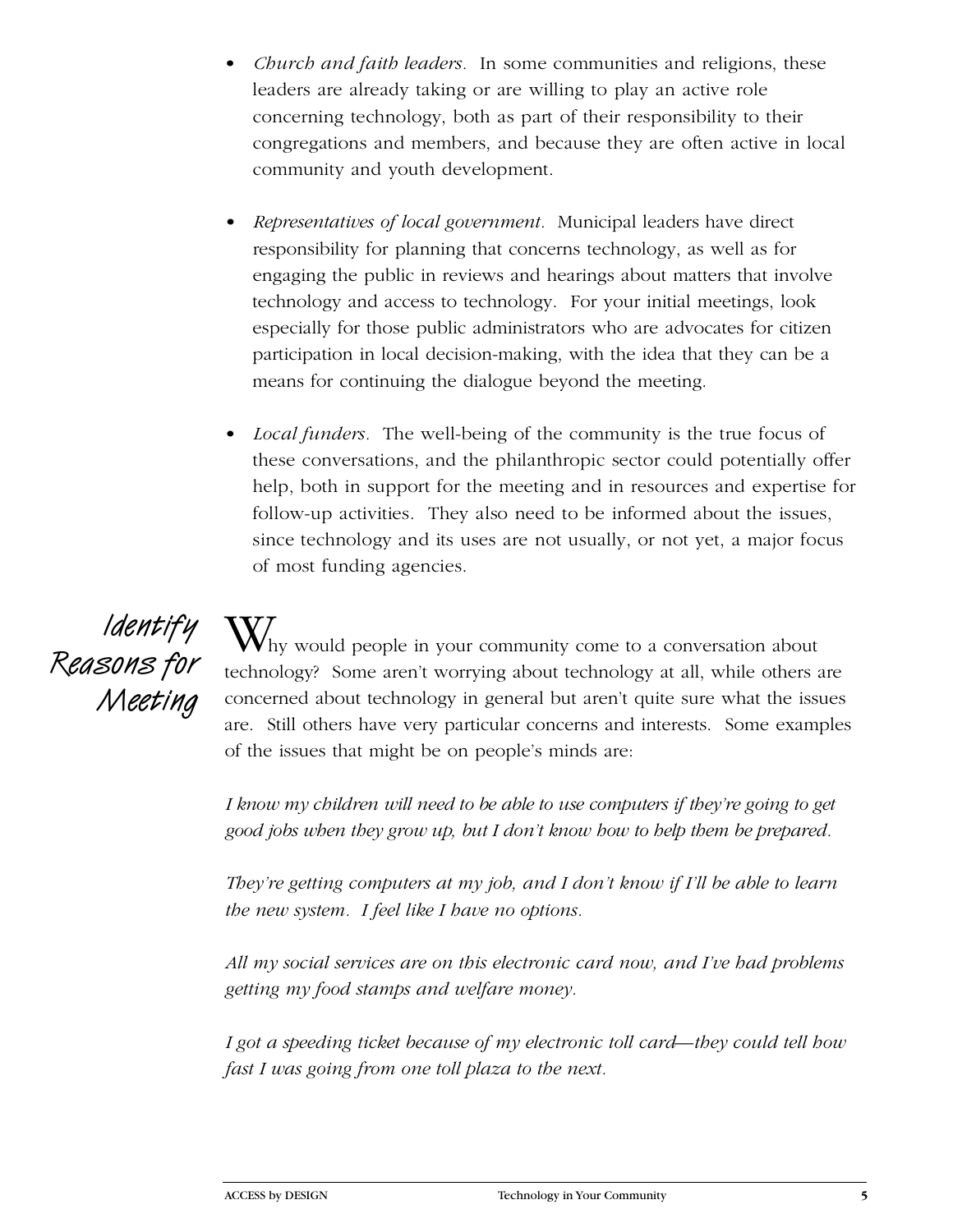In inviting people to participate in a community conversation, you are offering them an opportunity to share their thoughts and questions and to consider whether and how to begin working together on areas of common concern.

## Advertise the Meeting

What would be the best ways to let people know about the meeting? Are there existing forums—community, school, or church meetings, for instance where you could announce the sessions? Would it be more effective to mail an invitation? Are there key people you would want to telephone or send a personal invitation to?

Tapping into existing networks through leaders from the groups mentioned above may be the most effective recruitment strategy, especially if you want a large group. Ask them to publicize the meeting through their system, and to help in turning out their members. You'll increase the chances of a good turnout if you make strong personal contact with people who are at the hub of larger networks, communicating the urgency of the issue and the importance of the meeting.

Arrange Space and Accommodations

 $W_{\text{here}}$  should the meeting(s) be held? In what kind of space will people be most comfortable and what's easy to get to? Where will you have enough room to hold the size gathering you're aiming for, and which spaces are accessible to people with disabilities?

Try to think about a place that is either neutral or fully welcoming to all parts of the community. Consider the pros and cons of any location. While the local public school may be available for community gatherings, some people may not be comfortable in such an institutional setting, especially if they feel or have ever felt intimidated by the education system as parents or as schoolchildren themselves. On the other hand, schools are increasingly opening their doors to community activities in the non-school hours, and using these public buildings to support public access to technology may be a positive symbolic as well as practical act.

How can you arrange the space so that people feel at ease and can hear and see each other well? Do you want to set up chairs in a circle, around one large table, or perhaps several small ones? It's probably better not to set up the room "theater style" with rows of chairs, because you want to encourage people to listen and speak to each other.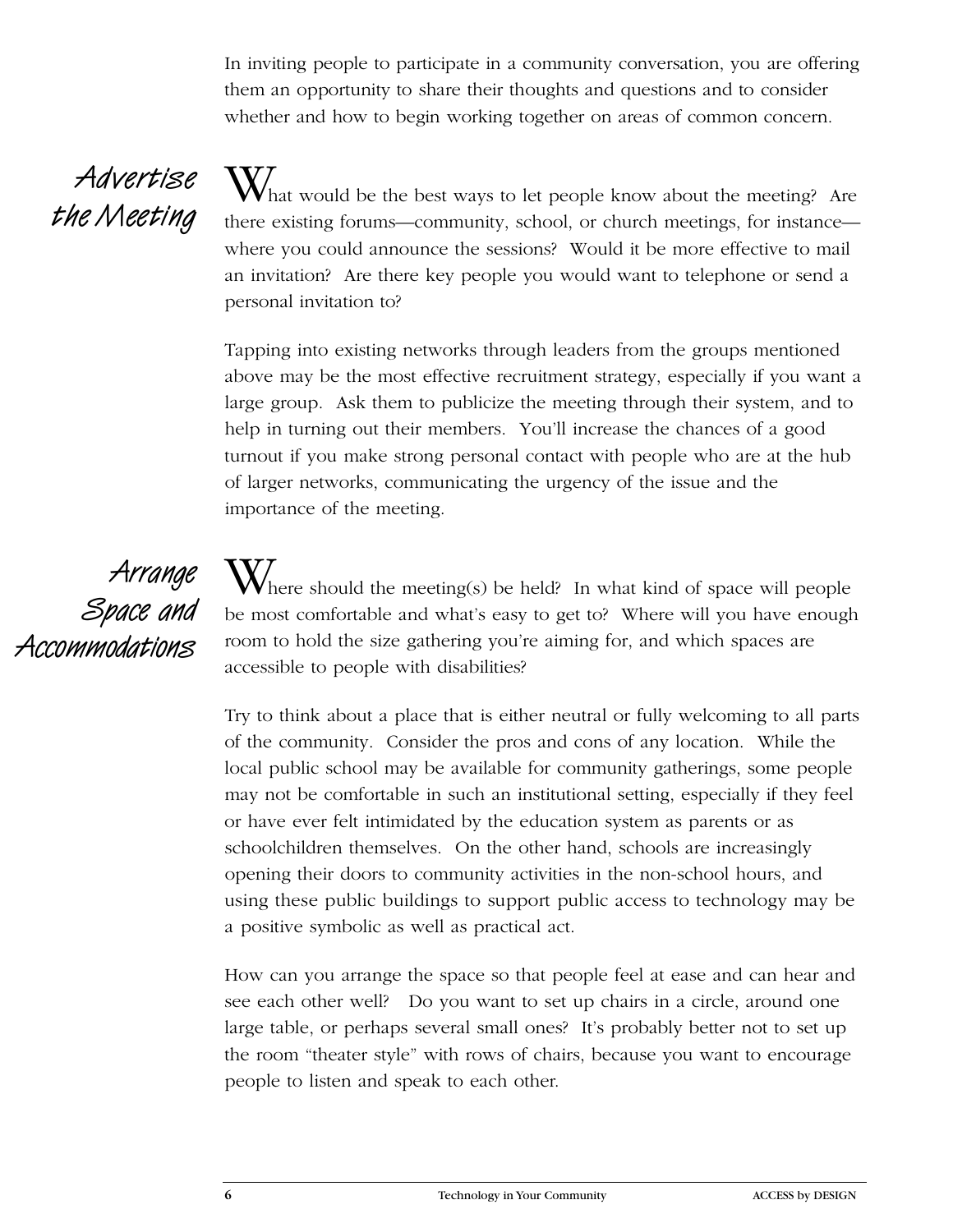Make sure the space is accessible not just for people who use wheelchairs or crutches, but also for parents with strollers and others for whom stairs, narrow openings, or inaccessible bathrooms present difficulties. Are the tables high enough for wheelchairs to fit under, and are there unobstructed paths for people to move comfortably and safely?

Think about what other accommodations to provide so that everyone feels welcomed and as if you meant for them to be there. For instance, how many languages will people be speaking, and can you have people available to interpret, including a sign language interpreter? If you are p roducing a written agenda, can you also make copies available in braille and in the main languages of your community?

See if you can get local businesses or institutions to contribute food, rides, or interpreters, so that the costs to you are minimal and this becomes a real community effort.

## Structure the Meeting

Think about how business is usually done in your community. Will you structure this meeting as you usually do? This would be comfortable for people who are accustomed to the usual approach. Or are there reasons why you might want to do things differently—maybe because you want different people involved than usually are, or you want the tone or nature of the conversation to be more relaxed, more inclusive, or more focused?

The process outlined below takes from two to three hours, depending on the number of people involved and how deeply you explore each question. What is the best format for the people who will be participating—one long session or several short ones? During the week or on the weekend? During the day or in the evening?

Ground the Conversation

When the discussion starts and ends with a focus solely on the potential of technology, the ideas that emerge may be thoroughly sensible in the abstract, but often don't really fit the community in practice. So it's useful to place the conversation about technology in the context of the community. Start with:

• What are the values, strengths, and challenges of the community?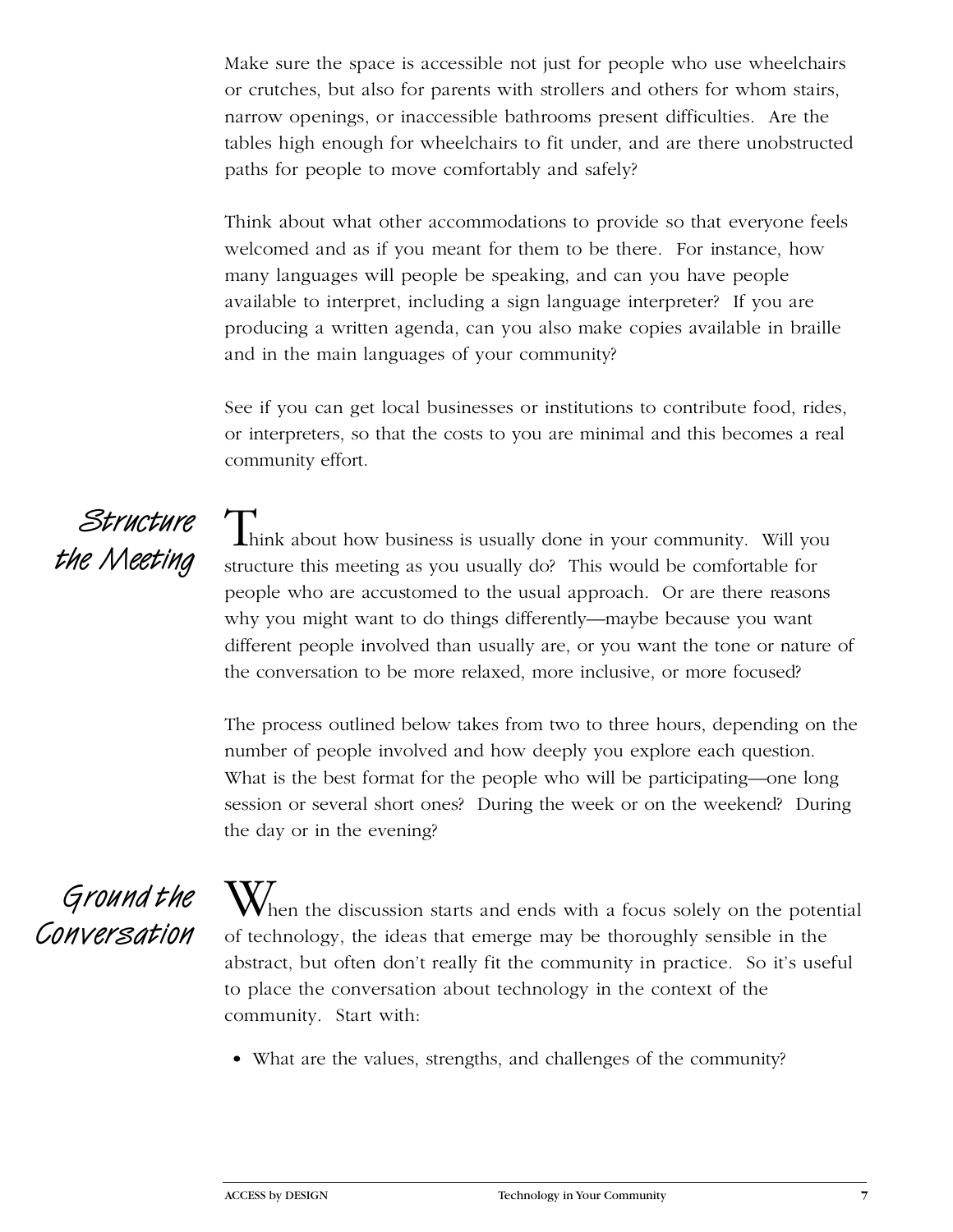Next come the technology questions:

- What technology exists here already, and how useful is it?
- What other tools could be added?
- What would the community be better off without?

And finally:

• What would the community like to do about these issues, and what role can your organization and others play?

Help Everyone to Participate

Begin the meeting by having everyone introduce him or herself, and keep track of who's who so you can address everyone by name. Some people join in on conversations more easily than others. Give people a variety of ways to participate. The technique of having everyone write down ideas and then share them with the group can help draw people into the conversation. You can also put up newsprint pages on easels or on the walls of the meeting room and invite people to jot things down as they occur to them. For people who would p refer to talk rather than write—if writing is inconvenient or the person has low literacy skills—consider stationing a staff person to listen and take down their contributions. Invite people to use whatever language is most comfortable for them; someone else in the audience will likely be able to help translate if you don't already have an interpreter available. At some point in the meeting you'll need to take a look at those jottings and discuss them with the group.

Despite your best efforts, you still may find that some people hang back. They simply may not want to contribute, or they may be shy and prefer not to speak in public. If it seems appropriate and doesn't put anyone on the spot, you can address some questions directly to people who don't naturally volunteer ("We haven't heard from you yet; I'm wondering if you have anything you'd like to add, or are you still mulling this over?").

It is not just individual differences and comfort in speaking publicly that affect participation, however. Especially when you are bringing together people from different backgrounds, be conscious of the rhythm, pace, and "etiquette" of who talks when, for how long, and how quickly after someone else finishes speaking. It is easy for those who talk faster and leave less space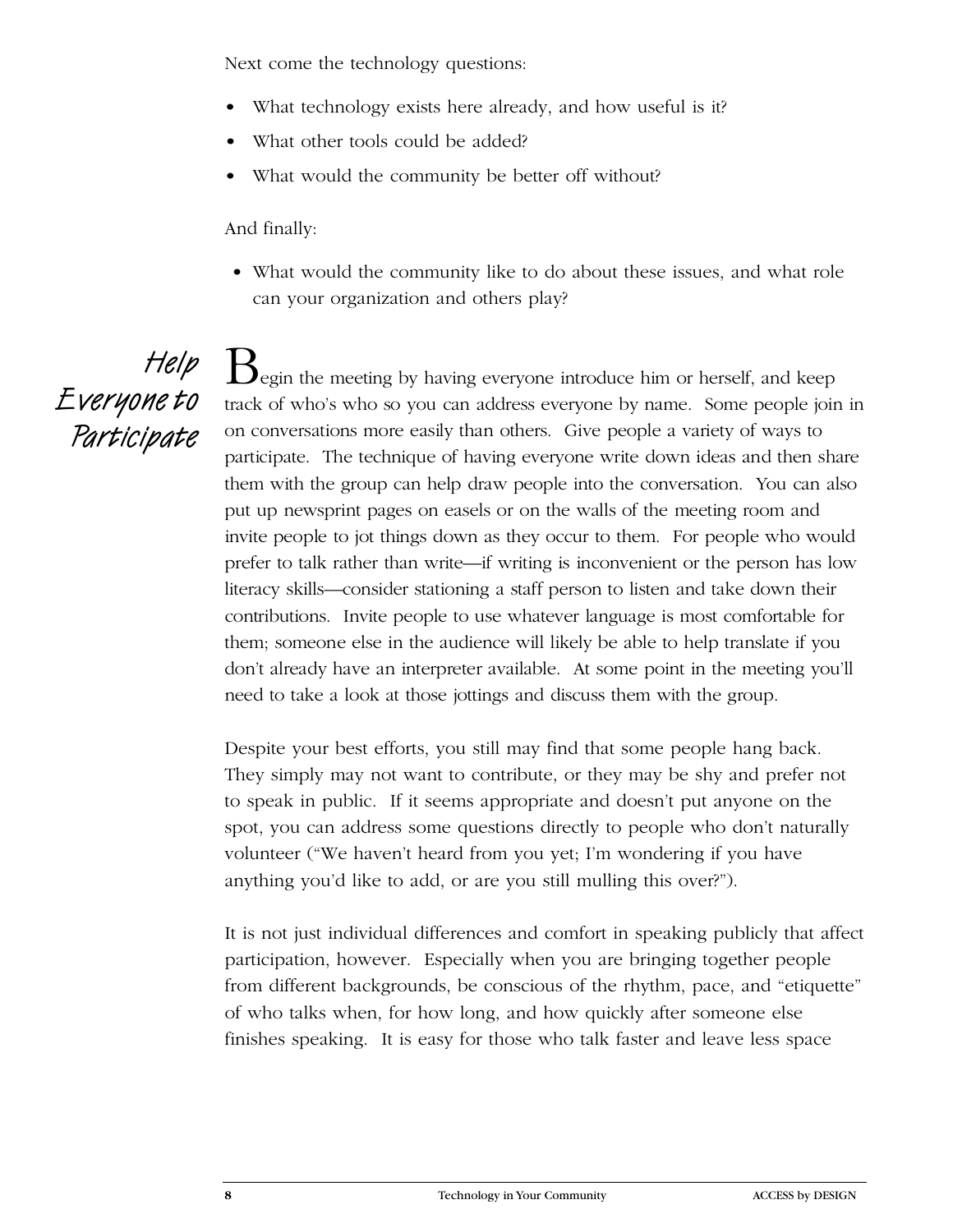between speakers to dominate the meeting and unintentionally exclude others who are used to a different, slower pace. These styles are often cultural, and you want to be sure that not only are you including every individual, but that you are acknowledging and hearing from all the groups in your community.

If you feel that the balance is off, you may want to take a stronger role in managing the discussion for a while, until the rhythm gets back on track. You can say something like, "I think Joe's been trying to say something for awhile—let's hear from him." If the fast pace of the conversation seems to be favoring one group over another, you may want to comment on it, or deliberately speak slowly and leave space before you cue the discussion to continue.

Make sure that everyone can participate—that there are microphones if the room is large so people can hear each other, a sign language interpreter or amplification devices for people who are hard of hearing. If you use slides, overheads, or other visuals, be sure you narrate what is on them for people who are blind or whose line of vision is obscured by a column or distance. Again, as mentioned before, provide translators and translation for those who are not fluent in the language of the meeting.

Prepare for Specific Technology Questions

These discussions often generate specific questions about technology that the people present can't answer (e.g., What's the best software to use for a particular task? What are the different email options and how much do they cost?). These are important questions, but they can bring constructive conversation to a screeching halt. One way to avoid this is to write questions down as they arise and bring them to a technology consultant later. You can ask consultants to attend the latter part of the meeting if there's enough time, invite them to another meeting, or consult them separately and write down and distribute their answers.

Even if there are people at the meeting who can answer such questions, you may want to save them for later. The technology-specific questions and answers can easily take over the session, and it's important that the first meeting focus on community needs and concerns.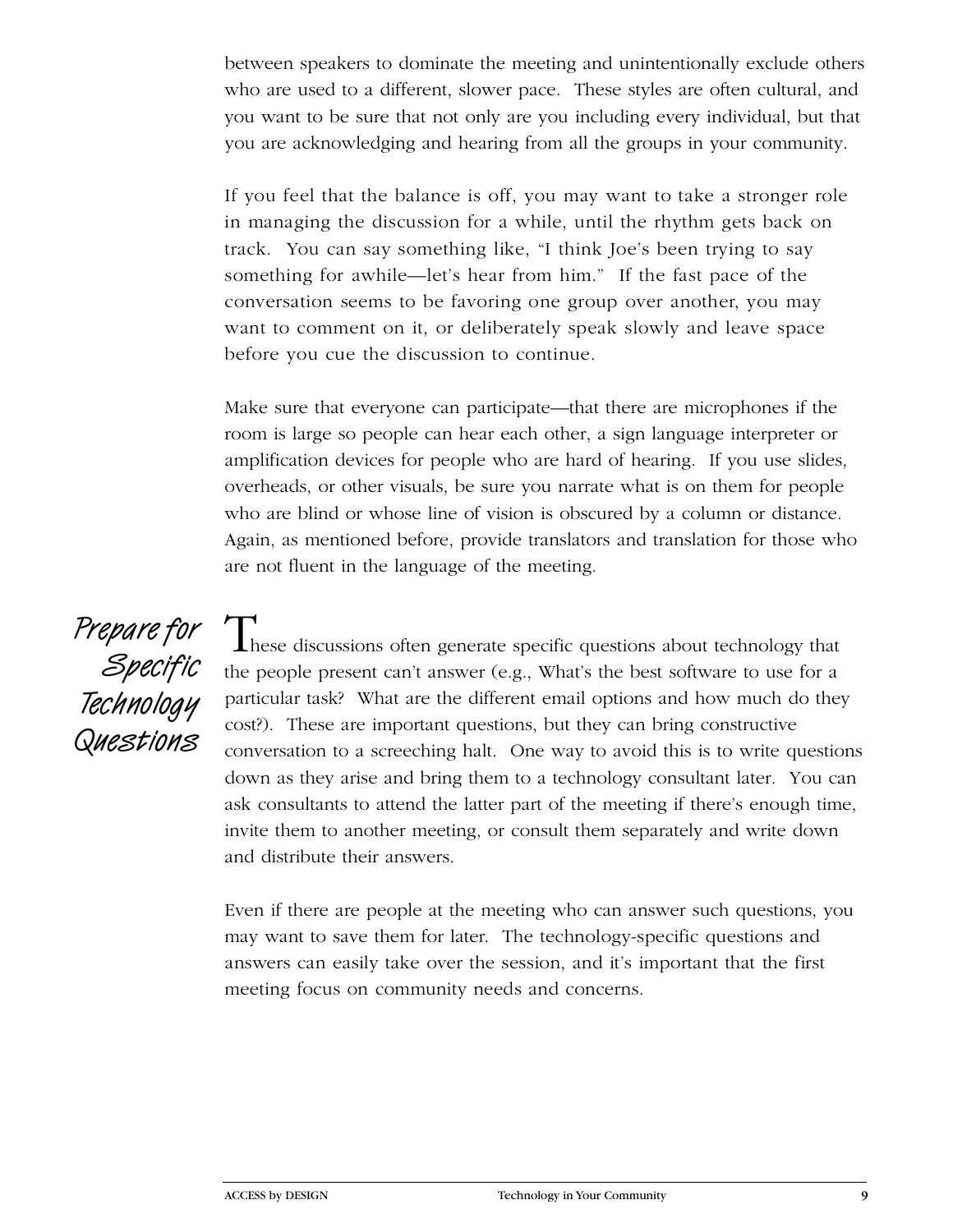## Prepare Reading Materials

 $\mathcal{L}_{\text{O}}$  you want to distribute reading materials either before or during the session? What materials would be most useful? Will people be comfortable reading? Do you need materials in more than one language, including braille and disk copies for people who use screen readers?

Prepare for Follow-Up

 ${\mathbf K}$ eeping a record of the meeting will help move your agenda forward. At the very least, you'll want someone to take notes, capturing the main points of the discussion, decisions, and action steps. You may also want to be able to retrieve direct quotes, or pretty close paraphrases; we've found people often make really insightful and powerful comments that you want to remember afterwards. Consider tape recording or even videotaping, but be aware that this may make some people uncomfortable, or result in some people not participating. If you do tape the meeting, ask people first if that's okay, or at least let them know that you are doing it so they can opt out if they prefer. You may want to check with people individually and then decide whether to tape or not, based on the response you get.

You'll need to find someone to take notes and/or transcribe audio tapes. Perhaps you can recruit a journalism or social science student for this task. You will also need to decide whether and how the notes will be shared. Will you write a summary, or distribute the notes? Will these materials be mailed to people, distributed at a future meeting, or made available through some other mechanism?

It's a good idea to circulate a contact sheet during the meeting so that you can keep in touch with people (see the sample contact sheet at the end of this guide). You may also want to distribute a feedback sheet through which people can share their thoughts about the meeting itself (a sample feedback sheet is also included at the end). This will help you understand how successful the meeting was and how to improve future sessions.

Conduct a Practice Run

If you haven't led many meetings of this sort, you may want to do a practice session with a small group of colleagues or community members.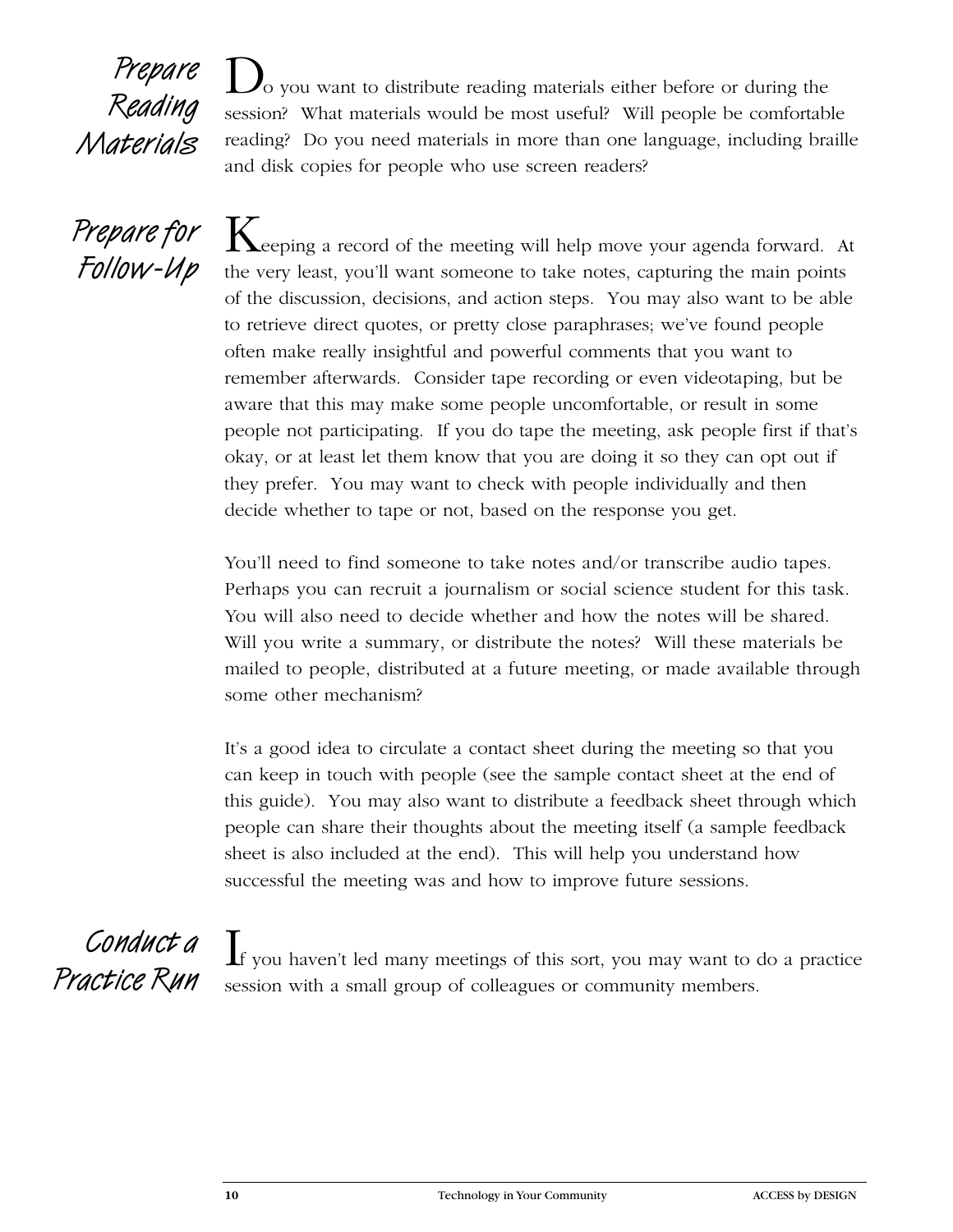# **Conducting the Meeting**

 $\mathbf I$  his section outlines some approaches that might be helpful to you in conducting the meeting.

Materials to Have on Hand

- Newsprint pads, white boards, or blackboards
- Markers or chalk for taking notes and writing individual answers
- Masking tape for putting notes up on the wall or thumb tacks for corkboard
- Large cards or sticky notes and markers for writing individual answers
- Pens or pencils and paper for people to take their own notes, and for filling out contact and feedback sheets
- Any readings you want to share (if you send out readings in advance, have copies available for people who didn't receive them or lost track of them)
- Contact sheets
- Feedback sheets

# Introduction to the Group

 $\mathbf{Y}_{\text{ou will need to structure your introduction for your particular audience}}$ and goals. Here are some things you may want to touch on:

- Thank everyone for taking the time to meet
- Introduce yourself and your role
- Ask people to introduce themselves if they don't already know each other
- Give a brief overview of the reasons for the meeting; for example:

"We know that the new technologies are here to stay. The question is, what, if anything, do we want to do about it? What are the things we're worrying about, and can we take action? What are the things we want for ourselves and our community, and how do we get them? How can we ensure that we have access to technology that is useful to us, and how can we protect against or minimize the ill effects of the things that we can't control?"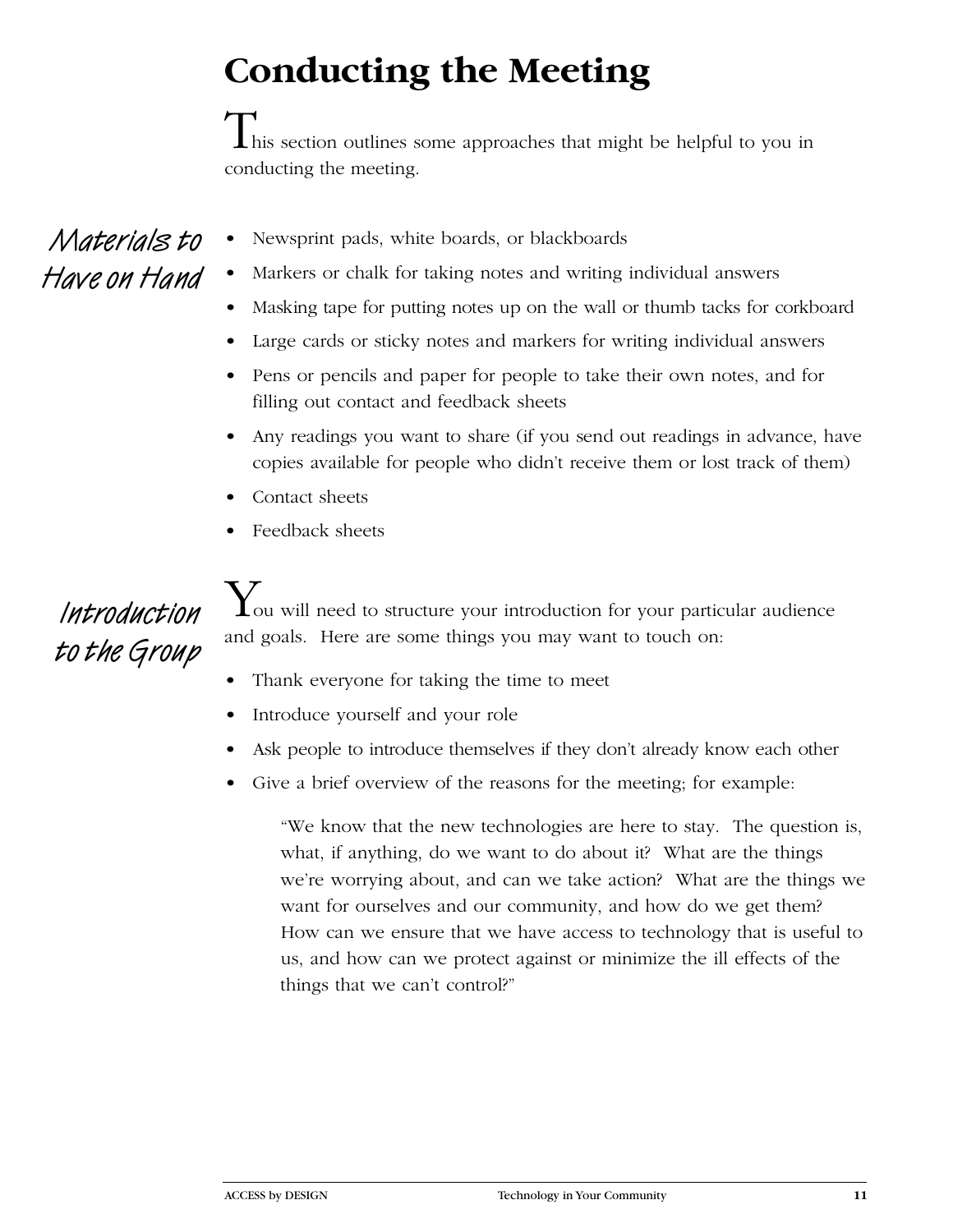• Outline the goals of the meeting; for example:

"The goal of this meeting is to raise awareness about how technology issues affect us and to think about whether we want to pursue any of them."

or:

"The goal of this meeting is to begin the process of developing a technology plan for the community."

• Give a brief explanation of how the meeting will proceed and what the expected outcome will be; for example:

"It's important that we talk about technology in terms of our community—who we are and what's important to us. So the first part of our discussion will be about community values and needs without regard to technology.

"In the first part of the discussion we will make two lists—one of the strengths of our community and one of the challenges we face.

"The next part of the discussion will be specifically about technology. We'll list what we have, what we need, what we are confused about, what we don't need.

"When we get to that part of the conversation, please don't limit your thinking about technology. At its most basic, technology means tools that extend human capacity. Increasingly, these tools are digital computer-based and electronic—but they include everything from telephones to videocameras, and cash registers to calculators, ATMs, information kiosks, and beepers.

"Finally, we'll look at how these lists fit together—what's good about technology in our community, what's bad, what do we want more of, and what do we need to know more about?

"At the end of the meeting we will decide if we want to pursue any of these issues together and what our next steps should be."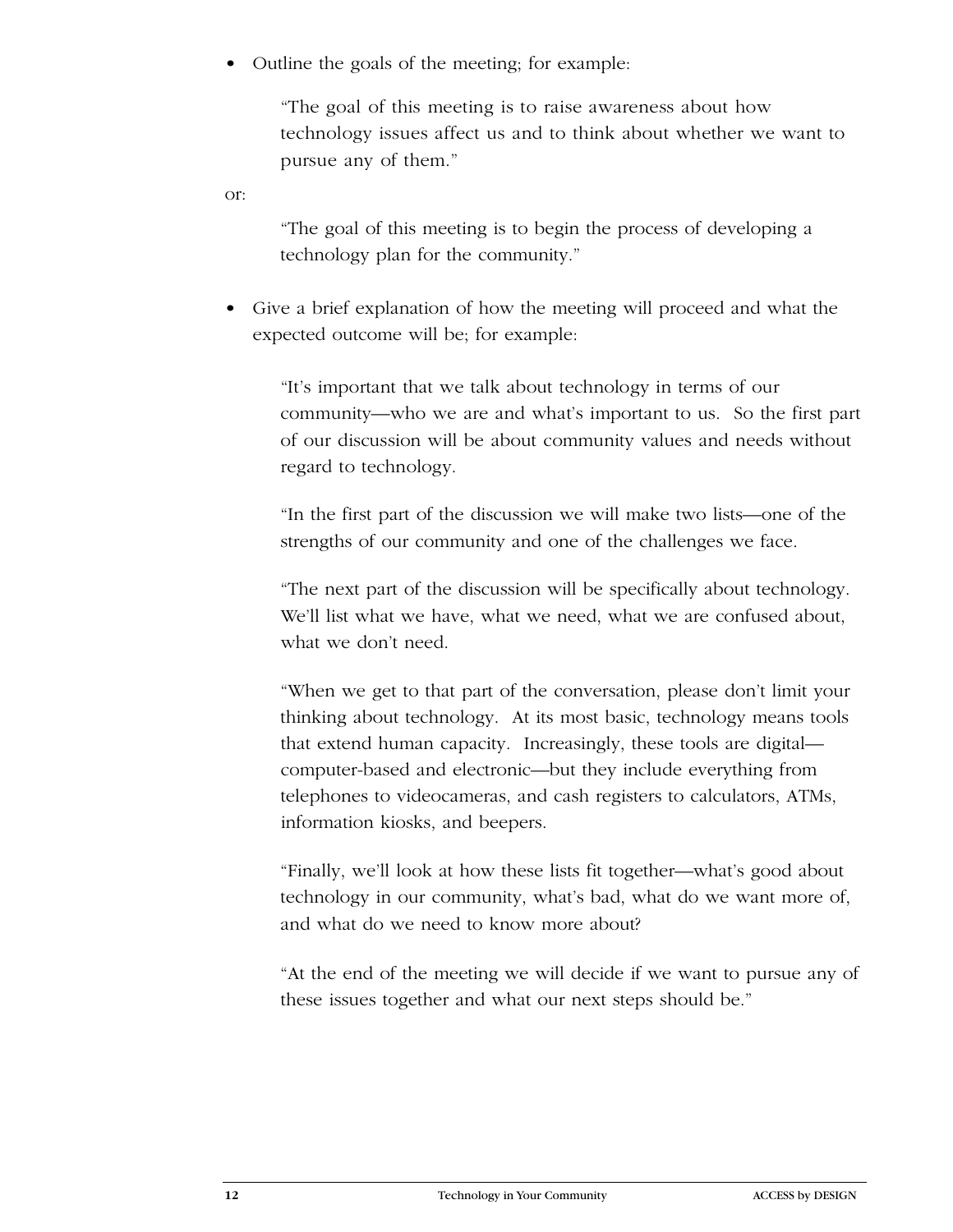$Discussion$   $W<sub>hat</sub>$  follows is a process that you can use to structure the conversation. You may want to modify the questions to suit your purposes or substitute other more appropriate ones. Bear in mind that these questions are designed to get people talking first about their needs and interests and those of the community, then to start talking about technology issues, and then to find the connections between these two areas of discussion and consider whether there are next steps to be taken. The idea is to ask people to talk about what they know and go on from there, rather than starting with the big challenging questions.

> That said, you know your community best and should feel free to modify the questions, order, and process as you see fit.

### **Leaving technology aside for a moment, what are three or four major strengths of this community? PART 1:** Focus on the Community

Ask each person to write each idea on a separate card, piece of paper, or sticky note. Then ask each person to hand you one idea (the most important, perhaps, or the one that serves the most people) and why he or she chose it. Put each idea up on the wall. Then ask each person for a second idea (the most unique, underutilized, or valued by the community, perhaps) and put those ideas up as well.

Invite people to ask for clarification if they don't understand an idea. After a few rounds of ideas, ask the group if they see any connections or categories em erging, and rearrange the ideas into those groupings. Continue collecting and categorizing ideas until everyone's ideas are on the wall.

Ask the group to look at their categories and share their thoughts. Then ask them if there are things that the community needs but that don't exist. Create a new category and add those ideas.

Next, repeat the process, but ask for three or four major challenges that the community faces.

At El Puente, Hector Calderon posed the question slightly differently: "What *do you think we need in this community to make it a healthy, sustainable community?" At the Rhode Island Indian Council, Darrell Waldron asked the group of assembled tribal leaders for "power words" that represented their communities.*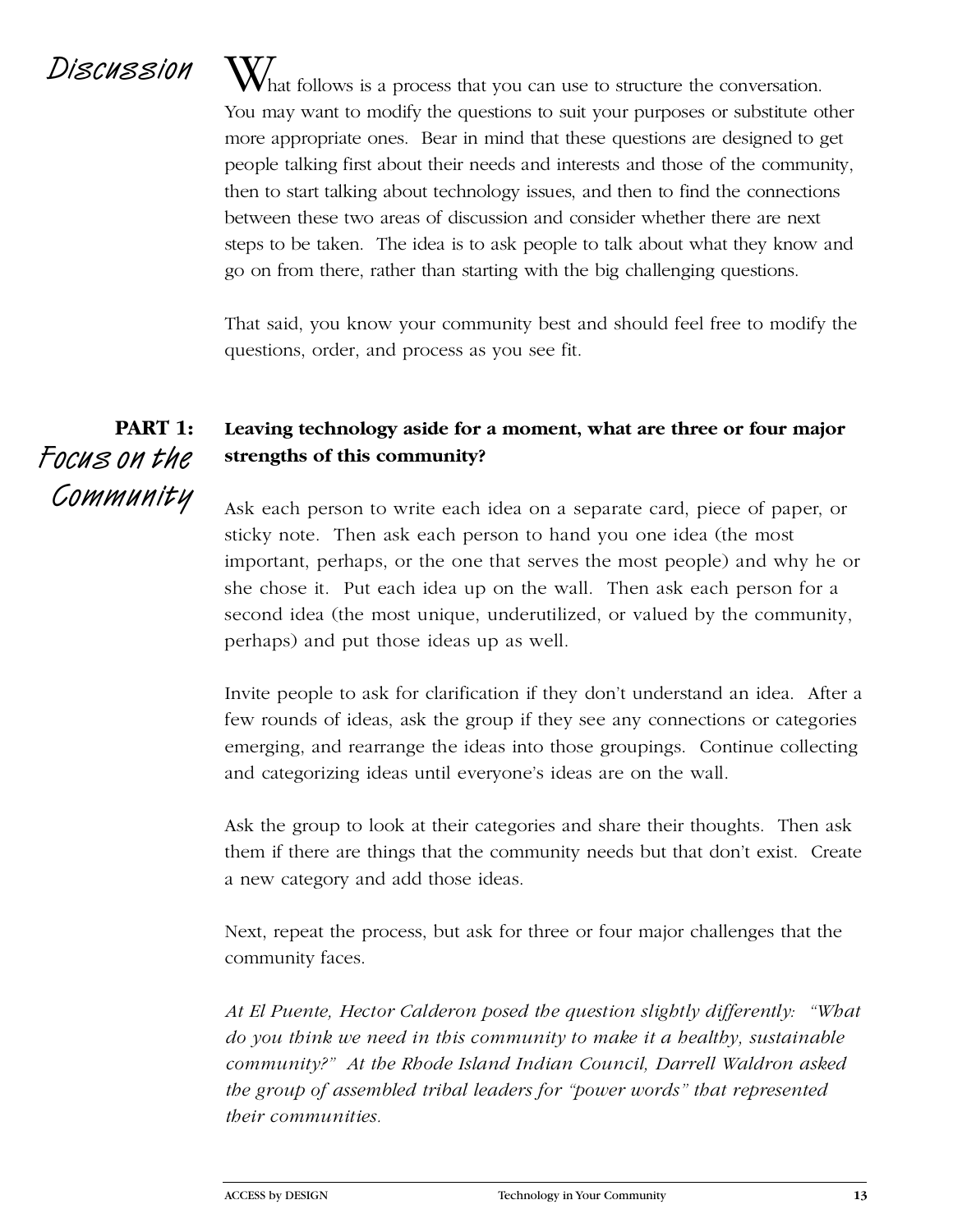

### **Setting the community issues aside now, what do you think of when you hear the word "technology"?**

Again, ask the group to write down the first three or four things that come to mind and then collect and post their ideas. You may want to ask for the most positive in one round and the most negative in another, the newest, the oldest, the most common, etc. Once you have listed all the ideas and categorized them, ask people if there's anything missing that ought to be added.

Reviewing the new list, ask people to talk about what they have access to and what they don't have access to. What do they wish existed that isn't there? What do they wish didn't exist?

*Darrell Waldron posed this question first, following comments about how the introduction of new technologies have affected native peoples t h roughout history.*

**Looking at the two lists you developed in Parts 1 and 2, where are the connections? Given how we've thought about technology, what are the ways to fit technology into the community picture we've drawn? PART 3:** Making Connections

You can probe the group with questions like the following:

- Are there services that could/should be provided around technology?
- Are there ways in which technology can support existing services? Is that technology already in the community, or would it have to be obtained somehow?
- Are there technologies that complicate or interfere with important services?
- What would you hope for and what would you be cautious about?

*Some groups like to make lists on newsprint, others like stickies that they can move around. The Rhode Island Indian Council did not write as much as El Puente, but relied instead on their oral and storytelling tradition to capture the information.*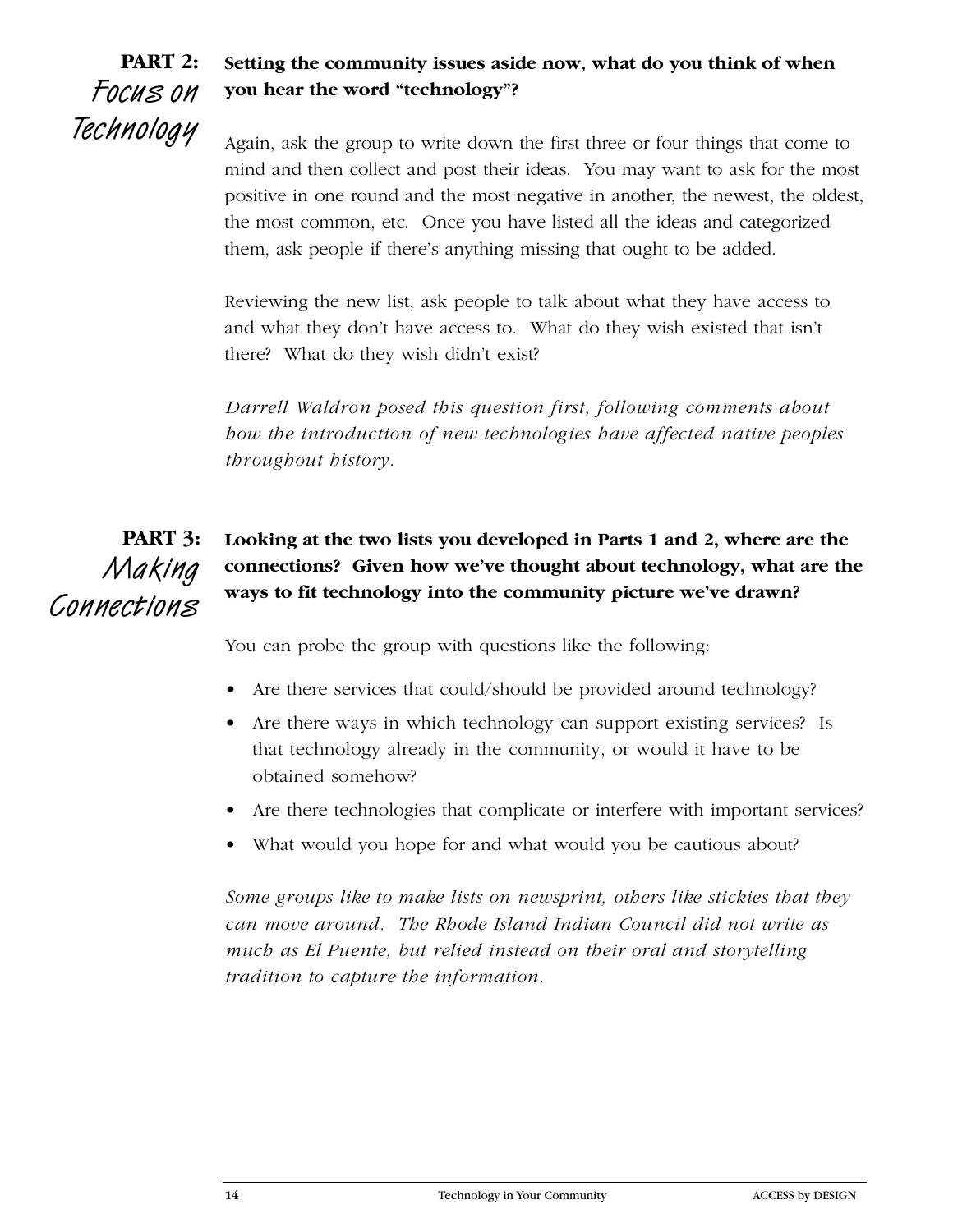### **PART 4:** Next Steps **What should we do next?**

Ask the group if this discussion suggests any action to them:

- What would you like more information about?
- What should we share with others in the community, and who would that be?
- What would you hope this organization/group takes on?
- What might you like to be involved in?
- What seems important even though it's not clear who needs to do it or how it would get done?

### **PART 5:** Wrap Up **Briefly summarize the major points and questions raised in the course of the meeting and ask the group if they agree. Allow a few minutes to discuss and reframe, if necessary.**

Ask the group what they would like to do next. Some possible next steps may be to:

- Continue the conversation
- Learn more about certain issues
- Involve other people in further rounds of discussion
- Develop an action plan around technology.

In each case, ask the group how that step should be accomplished. What are the components of work (e.g., organizing another meeting, inviting new people to the next meeting, researching important questions, etc.) and who will take responsibility for which pieces?

Be sure to circulate and collect contact and feedback sheets before the meeting breaks up.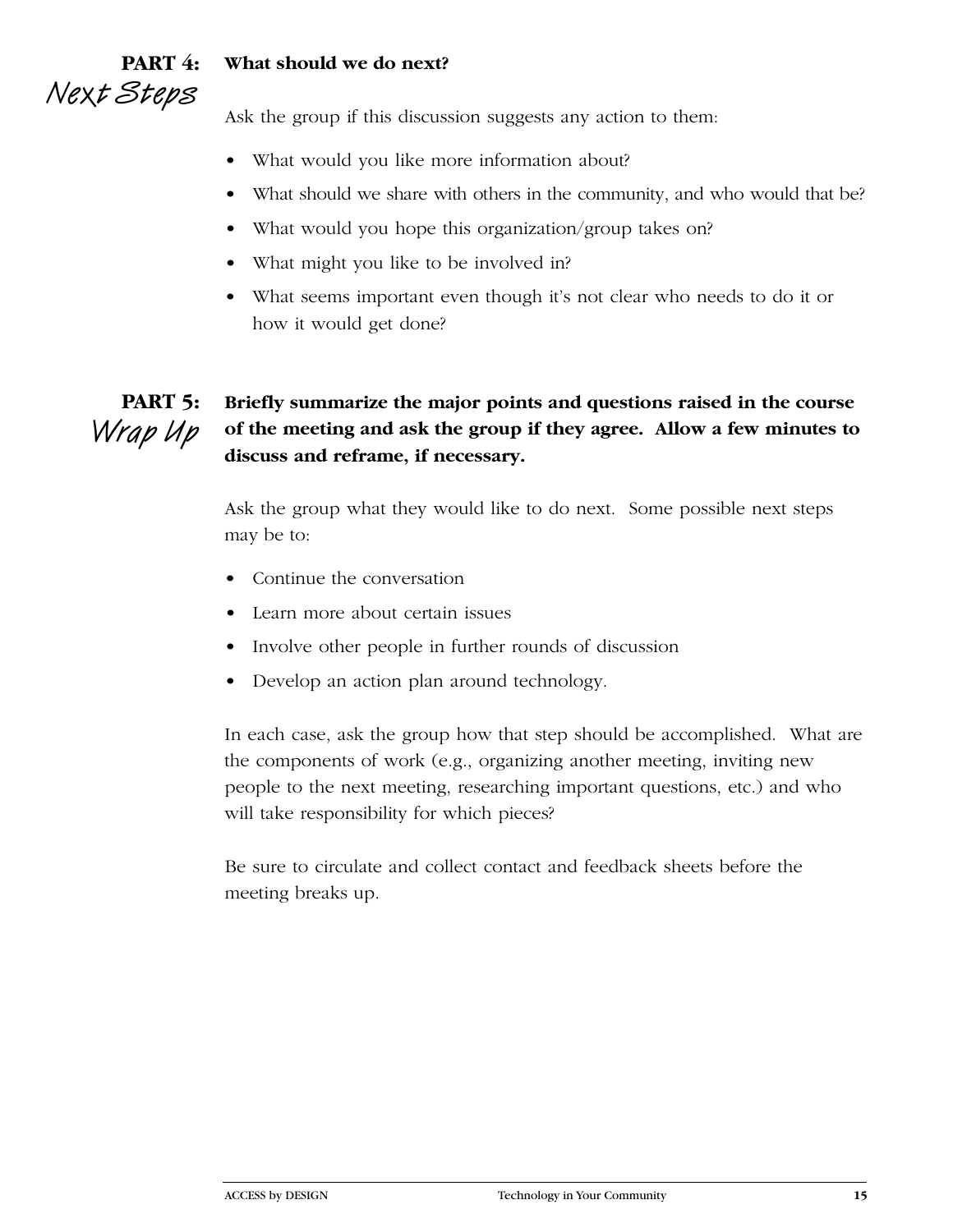# **Follow-up**

## $\prod_{vw}$  you follow up will depend on what the group decides to do. Follow-up activities may include:

- Sending thank-you letters to meeting participants
- Writing up notes from the meeting and sharing them with participants
- Summarizing the feedback forms and sharing that information with participants
- Reminding people about the next steps they've volunteered for and/or about the next meeting
- Sending participants occasional activity updates (especially if the group decides not to meet again, or if not everyone is involved in the next steps).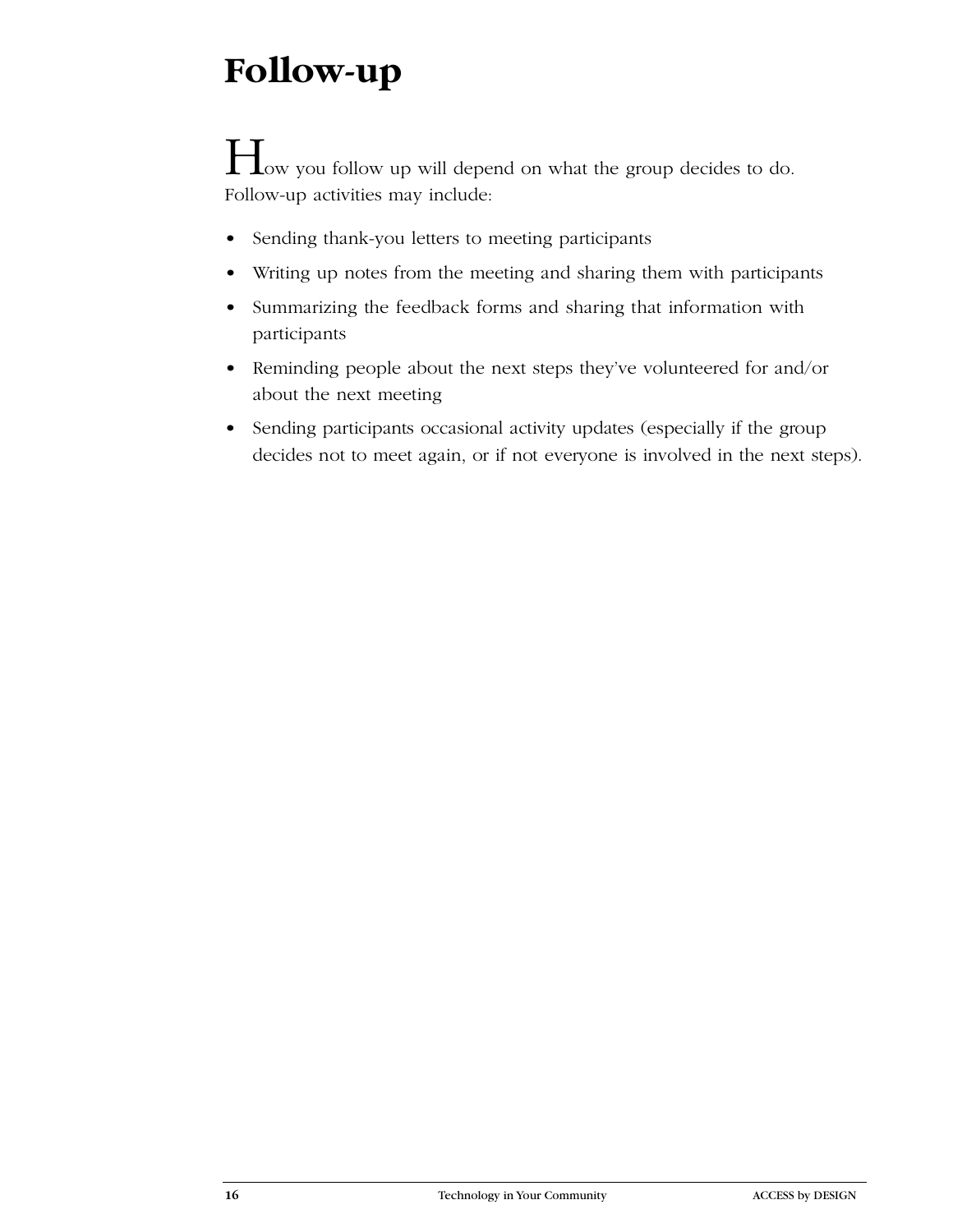# **Feedback Form**

Date of meeting \_\_\_\_\_\_\_\_\_\_\_\_

1. The structure of the meeting

\_\_\_\_\_\_\_\_\_ worked well

didn't work well. It would have been better if:

- 2. The most useful part of the meeting was:
- 3. The least useful part of the meeting was:
- 4. I wish we had talked more about:
- 5. I wish we had talked less about:
- 6. The next steps we have planned

**\_\_\_\_\_\_\_\_** are appropriate

are not appropriate. It would be better if:

7. Comments: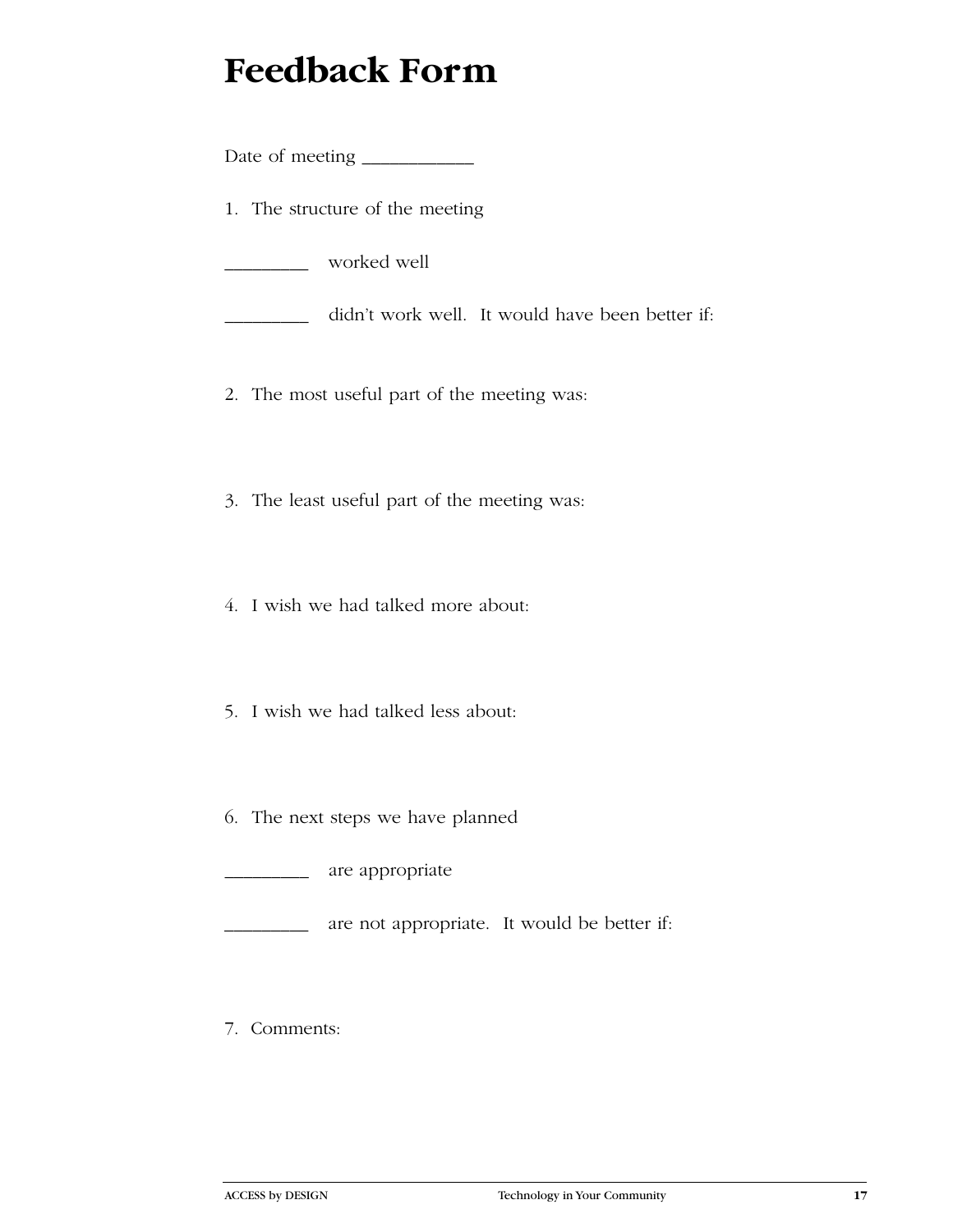# **Contact Information**

| Name            |                                                                                |  |
|-----------------|--------------------------------------------------------------------------------|--|
| Address         |                                                                                |  |
|                 |                                                                                |  |
| Phone number(s) |                                                                                |  |
| Fax number      |                                                                                |  |
| E-mail address  |                                                                                |  |
|                 | Please share my contact information with other meeting<br>participants.        |  |
|                 | Please DO NOT share my contact information with other<br>meeting participants. |  |